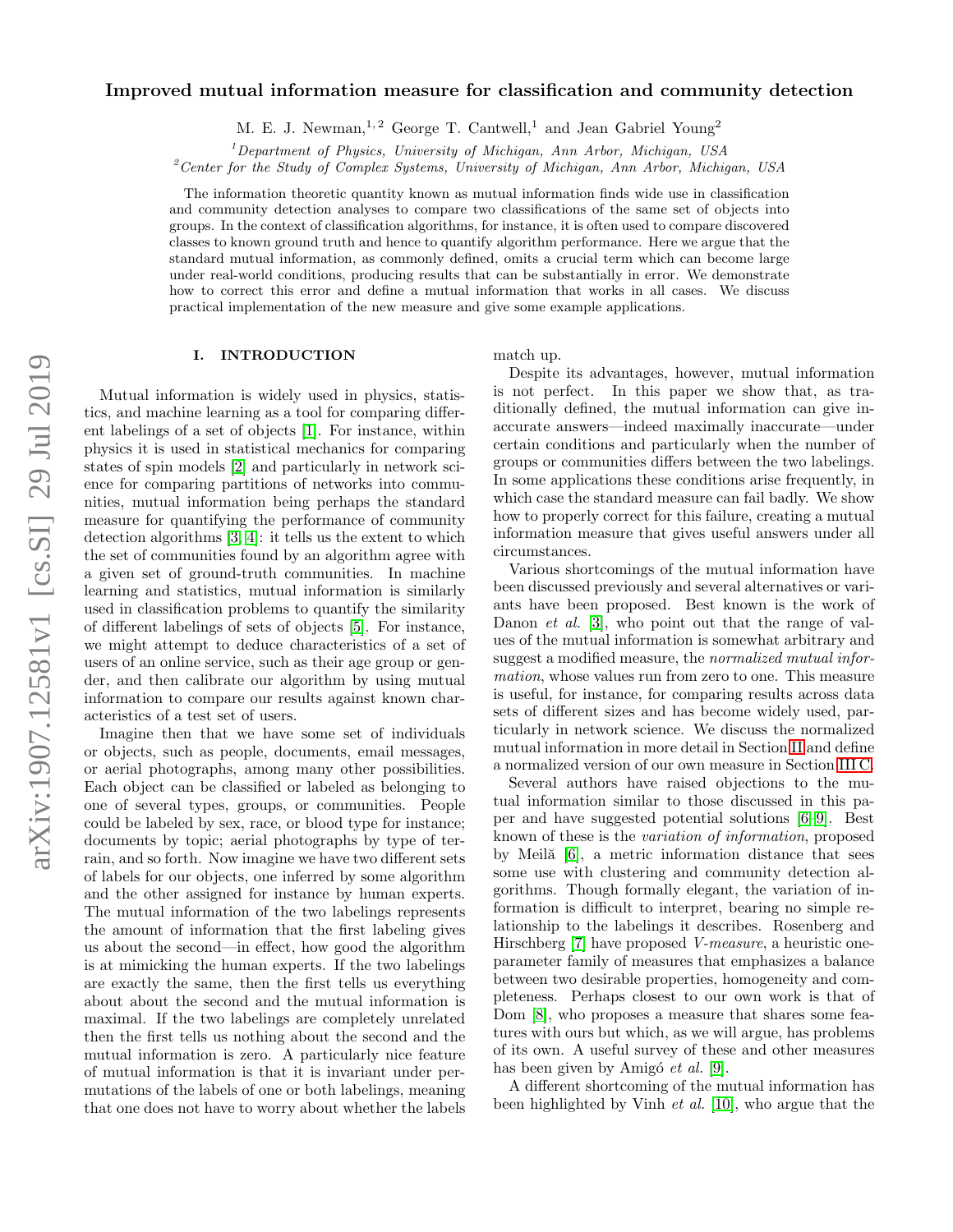mutual information should by rights be zero for unrelated random labelings, but in practice this is only true in the limit of infinitely large sets of objects. For finite sets, and hence for all practical applications, the expected mutual information of two random labelings is nonzero, which is undesirable. Vinh et al. propose a measure they call the adjusted mutual information, which corrects for this problem by subtracting the average mutual information of a random pair of labelings. We will show that our own proposed measure also corrects for this shortcoming of the mutual information, but we argue that it does so in a more correct manner. A detailed discussion and comparison of the various measures is given in Section [V.](#page-7-0)

### <span id="page-1-0"></span>II. MUTUAL INFORMATION AND CONDITIONAL ENTROPY

Consider a set of n objects, numbered 1 to n, and consider two divisions of those objects into groups or communities. The two divisions need not have the same number of groups but the groups must be non-overlapping within each division and they must not be empty. Let us suppose that the first division has  $R$  groups labeled by integers  $r = 1...R$  and the second division has S groups labeled  $s = 1...S$ . Let  $a_r$  be the number of objects with label  $r$  in the first labeling, let  $b_s$  be the number with label s in the second, and let  $c_{rs}$  be the number labeled r in the first labeling and s in the second. Note that

$$
a_r = \sum_{s=1}^{S} c_{rs}, \qquad b_s = \sum_{r=1}^{R} c_{rs}, \tag{1}
$$

$$
\sum_{r=1}^{R} a_r = \sum_{s=1}^{S} b_s = \sum_{rs} c_{rs} = n,
$$
 (2)

and that  $a_r > 0$  and  $b_s > 0$  for all r and s since the groups are non-empty. With these definitions we can compute the probabilities  $P(r)$  and  $P(s)$  that an object chosen uniformly at random has group label r or s, or the probability  $P(r, s)$  that it has both labels r and s, from

<span id="page-1-2"></span>
$$
P(r) = \frac{a_r}{n}
$$
,  $P(s) = \frac{b_s}{n}$ ,  $P(r, s) = \frac{c_{rs}}{n}$ . (3)

Now we ask the following question: if we are told the label r of a particular object, how much additional information is need to specify the other label s of the same object, on average? Information theory tells us that the answer is given by the entropy of the conditional probability distribution  $P(s|r) = P(r, s)/P(r)$ :

Entropy = 
$$
-\sum_{s} P(s|r) \log P(s|r)
$$
. (4)

The average of this entropy over all objects, i.e., over the complete distribution of  $r$ , is the quantity we call the conditional entropy of s given r:

<span id="page-1-5"></span>
$$
H(s|r) = -\sum_{r} P(r) \sum_{s} P(s|r) \log P(s|r)
$$

$$
= -\sum_{rs} P(r,s) \log \frac{P(r,s)}{P(r)}.
$$
(5)

The conditional entropy is the average amount of additional information we would need to supply, on top of the value  $r$ , in order to specify the value  $s$ . (Traditionally the logarithms would be taken base 2, giving entropy in units of bits, but other choices are possible and produce only an overall multiplier in the entropy. None of our results will depend on what base is used. Note also that for the expression above and subsequent expressions to give correct answers we must adopt the convention that  $0 \log 0 = 0.$ 

The maximum of the conditional entropy occurs when  $r$  and s are independent, so that  $r$  tells us nothing about  $s$ and  $P(r, s) = P(r)P(s)$ , which gives  $H(s|r) = H(s)$ where

<span id="page-1-3"></span>
$$
H(s) = -\sum_{s} P(s) \log P(s) \tag{6}
$$

is the (unconditional) entropy of s. Conversely, the minimum value of the conditional entropy is zero, which occurs when r and s are in perfect agreement.

<span id="page-1-1"></span>Arguably the conditional entropy is a little counterintuitive since it is minimized, not maximized, when labelings are identical. One can reverse the scale and create a measure that is maximized for maximum similarity by subtracting  $H(s|r)$  from its maximum value  $H(s)$ , which gives the quantity known as the mutual information:

<span id="page-1-4"></span>
$$
I(r;s) = H(s) - H(s|r)
$$
  
= 
$$
-\sum_{s} P(s) \log P(s) + \sum_{rs} P(r,s) \log \frac{P(r,s)}{P(r)}
$$
  
= 
$$
\sum_{rs} P(r,s) \log \frac{P(r,s)}{P(r)P(s)}.
$$
 (7)

This measure is now zero for uncorrelated labels and equal to  $H(r) = H(s)$  for identical ones. The mutual information is often described as the amount of information that the known labeling r tells us about the unknown one s. For our purposes, however, it is perhaps more useful to think of it as the amount of information we save if we already know  $r$  when specifying  $s$ , as compared to if we don't.

In addition to increasing with the similarity of the labelings, the mutual information has the nice property of being symmetric in  $r$  and  $s$ . In some circumstances, it is convenient to normalize it so as to create a measure whose value runs between zero and one [\[3\]](#page-10-2). There are several ways to perform the normalization [\[11\]](#page-10-10), but the most widely used normalizes by the mean of the entropies  $H(r)$  and  $H(s)$ , which preserves the symmetry with re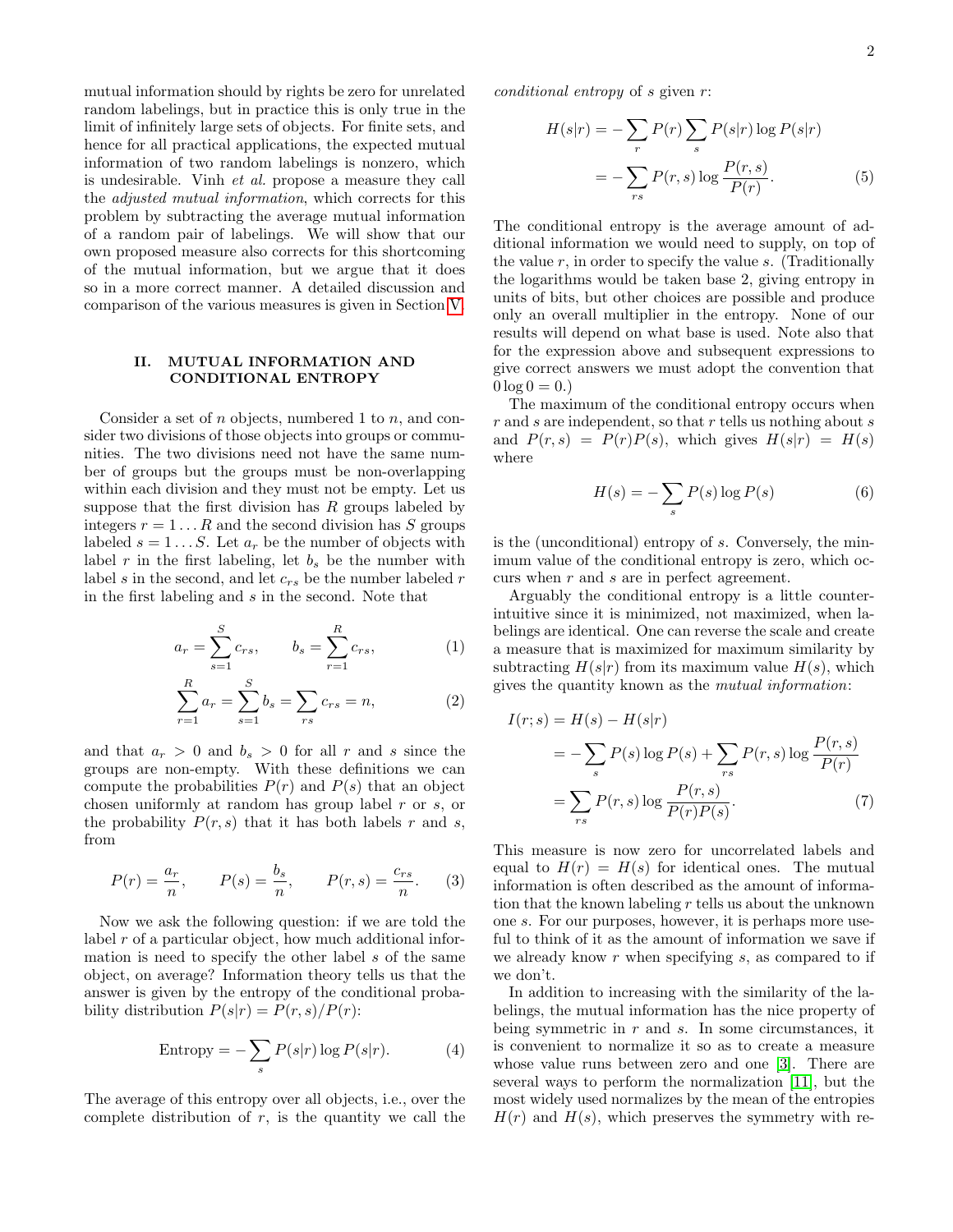spect to r and s:

<span id="page-2-5"></span>Normalized mutual information  $=$  $\frac{1}{2}[H(r) + H(s)]$ . (8)

#### <span id="page-2-3"></span>A. Shortcomings of the mutual information

As we have said, the mutual information is not perfect. The particular shortcoming that we focus on here is illustrated by the following two simple examples. First, consider a case where the labeling  $r$  consists of just a single group or community containing all  $n$  objects. At the same time let us assume that the labeling s is non-trivial, with  $S > 1$ . It is clear in this case that labeling r communicates no information about labeling s, and hence the mutual information  $I(r; s)$  should be zero. And indeed it is, since  $P(r) = 1$  and  $P(r, s) = P(s)$  and hence

<span id="page-2-6"></span>
$$
I(r;s) = \sum_{s} P(s) \log \frac{P(s)}{P(s)} = 0.
$$
 (9)

Now consider a second case where the labeling  $r$  consists of *n* groups, each containing a single object. It is again clearly true that r communicates no information about  $s$  in this situation and hence the mutual information should be zero, but if we perform the calculation this is no longer what we find. In this case  $c_{rs}$  takes only the values zero and one and  $a_r = 1$  for all r. Combining Eqs.  $(1), (3), (6),$  $(1), (3), (6),$  $(1), (3), (6),$  $(1), (3), (6),$  $(1), (3), (6),$  and  $(7),$  we then get

$$
I(r;s) = \frac{1}{n} \sum_{rs} c_{rs} \log \frac{n c_{rs}}{a_r b_s}
$$
  
= 
$$
\frac{1}{n} \sum_{rs} \left[ c_{rs} \log c_{rs} - c_{rs} \log a_r - c_{rs} \log \frac{b_s}{n} \right]
$$
  
= 
$$
-\sum_s \frac{b_s}{n} \log \frac{b_s}{n} = -\sum_s P(s) \log P(s)
$$
  
= 
$$
H(s), \qquad (10)
$$

(where, as previously, we are employing the convention that  $0 \log 0 = 0$ .

Equation [\(10\)](#page-2-0) is the complete opposite of what we expect. The mutual information should be zero; instead it takes its maximal value of  $H(s)$ . The measure has failed completely.

## <span id="page-2-4"></span>III. AN IMPROVED MEASURE OF SIMILARITY

In this paper we propose a new measure, the *reduced* mutual information  $M$ , which corrects for the failure illustrated in the previous section. Our measure is simple to state—it is equal to the standard mutual information minus a single correction term, thus:

<span id="page-2-1"></span>
$$
M = I(r; s) - \frac{1}{n} \log \Omega(a, b), \tag{11}
$$

where  $\Omega(a, b)$  is a (usually large) integer equal to the number of  $R \times S$  non-negative integer matrices with row sums  $a = \{a_r\}$  and column sums  $b = \{b_s\}$ . We give a (previously published) formula for calculating this number, to a good approximation, in Section [III E.](#page-6-0)

The origin of the correction term in [\(11\)](#page-2-1) lies in the fact that even when our two labelings  $r$  and  $s$  agree perfectly, r does not tell us everything about s. In order to deduce s from r one also needs to know how the values of the labels used in  $r$  map to those used in  $s$ . One can encapsulate this mapping in a matrix and it is the information content of this matrix that gives rise to the term in  $\Omega(a, b)$ . To understand the argument in detail, let us look more closely at the conditional entropy and mutual information, paying careful attention to their derivation, including several terms that are commonly neglected.

### A. Information content of a labeling

The central question we want to answer is this: if we know the labels in labeling  $r$ , how much additional information is needed to specify the other labeling s? One can think in terms of two individuals, traditionally called Alice and Bob, who are in communication with one another. Alice knows both labelings of the objects,  $r$  and  $s$ , but Bob only knows r. How much information, in the traditional Shannon sense, must Alice transmit in order to communicate s to Bob?

<span id="page-2-0"></span>The exact answer depends on how Alice encodes her communication with Bob. There are more and less efficient ways to transmit the labeling s that will accomplish the desired outcome with shorter or longer communications. At the simplest level, Alice could entirely ignore r and just send a complete record of s to Bob as a single message. Since there are  $S$  possible labels for each object, there are  $S<sup>n</sup>$  possible such messages Alice might need to send. If the message is sent in binary, k bits will suffice to encode uniquely each of these  $S<sup>n</sup>$  possibilities provided  $2^k \geq S^n$ , or  $k \geq \log_2 S^n = n \log_2 S$ . Since k is an integer, the number of bits needed to communicate s in this manner is thus given by  $\lceil n \log S \rceil$ , the smallest integer not less than the log of the number of different messages one might send. Then the amount of information per object is

<span id="page-2-2"></span>
$$
H_1 = \frac{1}{n} \lceil n \log S \rceil = \log S + \mathcal{O}(1/n). \tag{12}
$$

In the common case where the number  $n$  of objects is large we neglect the terms of order  $1/n$  and just say that the amount of information is  $\log S$ . (As before, the logarithm would traditionally be taken base 2, but the choice of base only affects the overall multiplier of the information and is not important for our purposes. Henceforth, we will for convenience use natural logarithms in this paper, converting to units of bits only where necessary.)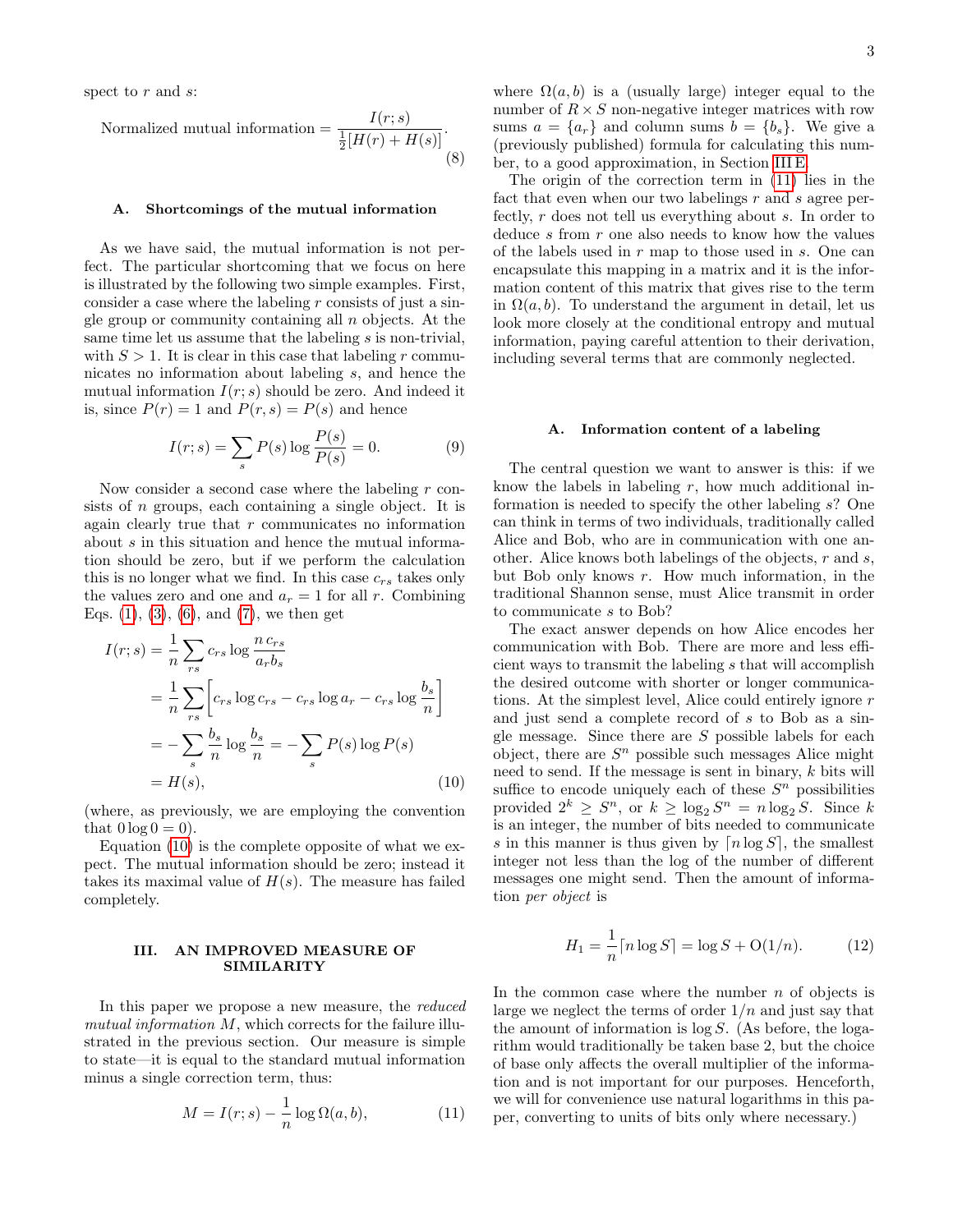#### <span id="page-3-5"></span>B. A more efficient encoding

Equation [\(12\)](#page-2-2) provides an upper bound on the amount of information Alice needs to send per object. It is always possible to send a simple message like this and achieve the desired communication. It is, however, often also possible to do better. For example, suppose that not all labels occur with equal frequency, i.e., that  $b_s$  varies with s. Then in most cases Alice can transmit s more compactly by first sending Bob the values of the  $b_s$ , followed by the particular value of s. This approach works as follows.

The number of possible choices of  $b_s$  is equal to the number of different sets of S non-negative integers that sum to *n*, which is  $\binom{n-1}{S-1}$ , and the amount of information needed to communicate one of these sets is, once again, given by the log of this number. (See Fig. [1](#page-3-1) for a simple visual explanation of why this is the correct combinatoric factor.) Once the values of the  $b_s$  are specified, Alice need then only tell Bob which labeling s is the correct one out of the set of all choices compatible with those values. Normally this set of compatible choices is much smaller than the total number of possible labelings, which is why this approach is more economical.

The number of compatible choices of the labeling s is given by the multinomial coefficient  $n!/\prod_s b_s!$  and the information needed to specify a particular choice is the logarithm of this number. So the total information needed to communicate the value of s is log  $\binom{n-1}{S-1}$  +  $\log(n!/\prod_s b_s!)$ , and the amount per object is

<span id="page-3-3"></span>
$$
H_2 = \frac{1}{n} \left[ \log \binom{n-1}{S-1} + \log \frac{n!}{\prod_s b_s!} \right].
$$
 (13)

This expression is exact and easily computable. We can, however, gain further insight by approximating the second term using Stirling's formula in the form

<span id="page-3-4"></span>
$$
\log n! = n \log n - n + \frac{1}{2} \log n + O(1), \tag{14}
$$

which gives us

$$
\frac{1}{n}\log\frac{n!}{\prod_s b_s!} = \sum_s \frac{b_s}{n}\log\frac{n}{b_s} + O\left(\frac{\log n}{n}\right)
$$

$$
= -\sum_s P(s)\log P(s) + O\left(\frac{\log n}{n}\right), \quad (15)
$$

where as previously  $P(s) = b_s/n$  is the probability that a randomly chosen object is in group s.

The sum in Eq.  $(15)$  is the Shannon entropy of s, Eq. [\(6\)](#page-1-3). Note that this entropy represents only the second term in Eq. [\(13\)](#page-3-3). It omits the first term, which measures the information needed to transmit the values of the  $b_s$ . Applying Stirling's approximation to this term too, we find that

<span id="page-3-6"></span>
$$
\frac{1}{n}\log\binom{n-1}{S-1} = (S-1)\frac{\log n}{n} + \mathcal{O}(1/n),\tag{16}
$$

for  $S$  constant as  $n$  grows. Thus this term is of the same order as the terms we have neglected in Eq. [\(15\)](#page-3-2) and it



<span id="page-3-1"></span>FIG. 1: (a) The number of ways of choosing  $S$  strictly positive integers  $b_s$  such that they sum to n is equal to the number of ways of placing  $S - 1$  dividers (the vertical bars) between n objects (represented by the line of gray squares), with no two dividers allowed to fall in the same place. The number of squares between each divider and the next represents the value of one of the  $b_s$ , and trivially they sum to n. Since there are  $n - 1$  places the dividers can go, the total number of ways of choosing the  $b_s$  is  $\binom{n-1}{S-1}$ . (b) The number of ways of choosing S integers  $b_s$  such that they sum to n, where individual integers are now allowed to be zero (but not negative), is equal to the number of ways of placing an additional  $S-1$  divider objects (the dark squares) among the *n* lighter squares, for a total of  $n+S-1$  squares overall. The values of the  $b_s$  are again the numbers of squares between the dividers, which again necessarily sum to  $n$ . Since two divider squares can now be adjacent, however, we can have  $b_s = 0$ , and the total number of divisions is  $\binom{n+S-1}{S-1}$ .

is often legitimate to neglect it too, in which case our information is given approximately by the conventional entropy, Eq. [\(15\)](#page-3-2).

Assuming this to be the case, we can apply Jensen's inequality, which says that  $\sum_s q_s \log x_s \leq \log \sum_s q_s x_s$  for any set of non-negative numbers  $x_s$  and weights  $q_s$  with  $\sum_s q_s = 1$ , with the exact equality applying only when all  $x_s$  are equal. Setting  $q_s = b_s/n$  and  $x_s = n/b_s$ , we then get

$$
H_2 = \sum_{s} \frac{b_s}{n} \log \frac{n}{b_s} < \log \sum_{s} 1 = \log S = H_1,\qquad(17)
$$

<span id="page-3-2"></span>except when all  $b_s$  are equal. Thus  $H_2 < H_1$  and this new scheme for transmitting the labeling s requires less information than simply sending the complete labeling. In the language of information theory, we have found a more efficient encoding of the information by breaking it up and sending the values of  $b_s$  and s separately.

### <span id="page-3-0"></span>C. Employing shared information

So far Alice has made no use of the fact that Bob already knows the other labeling  $r$  of our  $n$  objects. If  $r$ is correlated with s, however, then it may be possible to use that fact to convey the value of s more succinctly. Again there is more than one way to do this, corresponding to different encoding schemes, but we can illustrate the point with the following simple approach. Alice first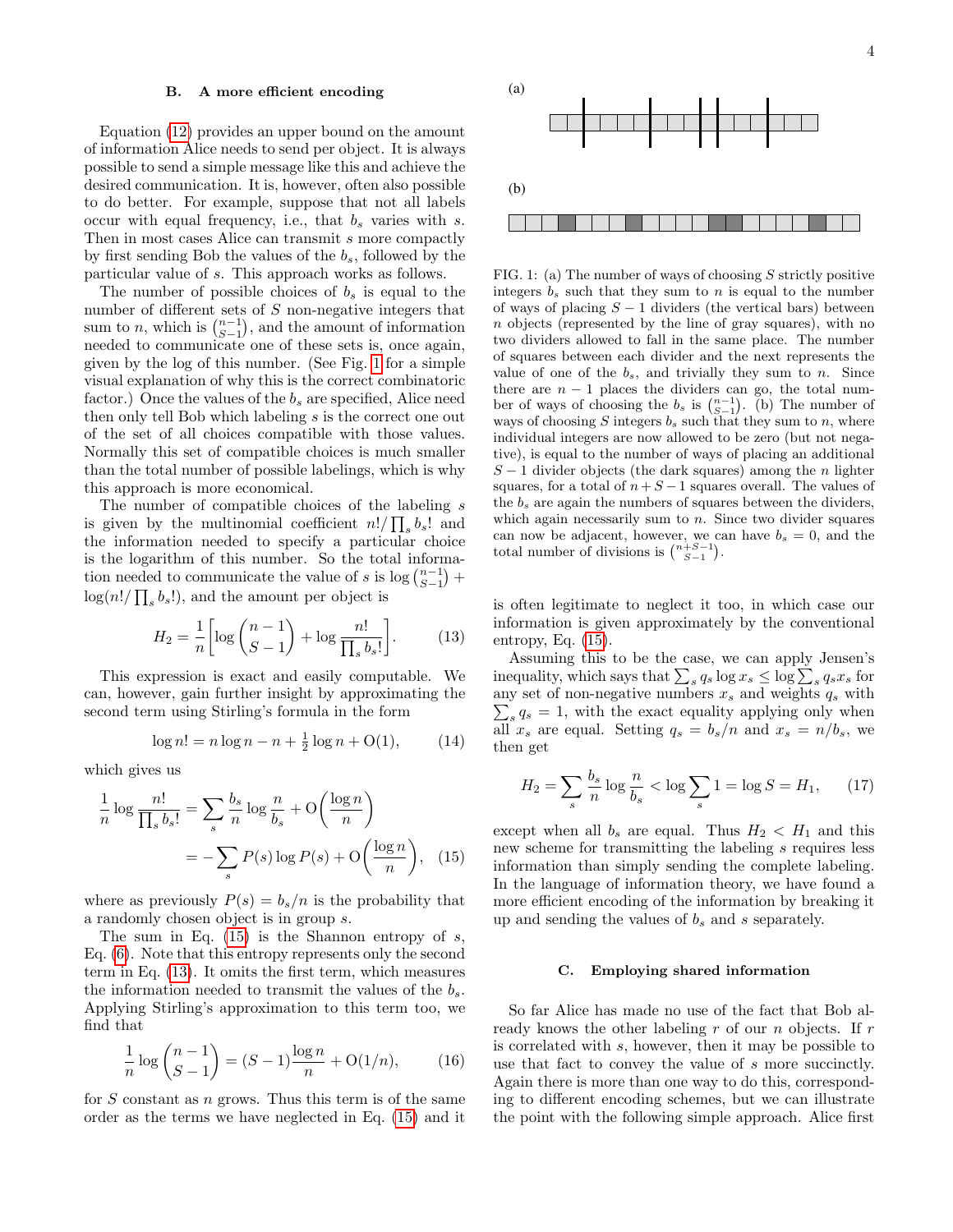communicates to Bob the complete set of values  $c_{rs}$ , defined in Section [II,](#page-1-0) which are the numbers of objects with each combination of labels  $r, s$ . The matrix of values  $c_{rs}$ is known in this context as a contingency table. After sending the contingency table, Alice then follows up by sending the particular value of s. As in the previous section, knowing the contingency table narrows down the number of possible choices for s and hence (in most cases) reduces the total amount of information Alice needs to send to specify the labeling s. The accounting works as follows.

Since both Alice and Bob already know  $r$  they also know  $a_r$ , which are the row sums of the contingency table, so, even before Alice sends the table, Bob knows that it must have these row sums. The number of choices for a row with  $S$  elements which sum to  $a_r$  (and which are allowed to be zero) is  $\binom{a_r+S-1}{S-1}$  (see Fig. [1](#page-3-1) again for a visual explanation), and hence the number of tables with row sums  $a_r$  is  $\prod_r \binom{a_r+S-1}{S-1}$  and the information needed to transmit the table is the log of this number. At the same time, the number of possible choices of s that are compatible with a particular contingency table is given by a product of multinomial coefficients  $\prod_r [a_r!/\prod_s c_{rs}!]$ and again the information is the logarithm. Hence the total information, per object, needed to communicate s to Bob is

<span id="page-4-3"></span>
$$
H_3 = \frac{1}{n} \sum_{r} \left[ \log \binom{a_r + S - 1}{S - 1} + \log \frac{a_r!}{\prod_s c_{rs}!} \right].
$$
 (18)

Focusing on the last term in this expression and again applying Stirling's approximation, Eq. [\(14\)](#page-3-4), we find that

$$
\frac{1}{n}\sum_{r}\log\frac{a_r!}{\prod_s c_{rs}!} = \sum_{rs}\frac{c_{rs}}{n}\log\frac{a_r}{c_{rs}} + O\left(\frac{\log n}{n}\right)
$$

$$
= -\sum_{rs}P(r,s)\log\frac{P(r,s)}{P(r)} + O\left(\frac{\log n}{n}\right),\tag{19}
$$

where  $P(r, s) = c_{rs}/n$  is, as previously, the probability that a randomly chosen object has labels  $r, s$ . The sum in the second line of [\(19\)](#page-4-0) is precisely the conditional entropy  $H(s|r)$  of Eq. [\(5\)](#page-1-5) and thus we can to a good approximation write

<span id="page-4-1"></span>
$$
H_3 \simeq H(s|r) + \frac{1}{n} \sum_{r} \log \binom{a_r + S - 1}{S - 1}.
$$
 (20)

Thus we see that the information needed to communicate s is not exactly equal to the standard conditional entropy, but contains an additional term.

Equation [\(20\)](#page-4-1) was proposed previously as a measure of the similarity of labelings by Dom [\[8\]](#page-10-8), who argued for its use on the grounds that the second term compensates to some extent for the shortcomings of the conditional entropy discussed in Section [II A.](#page-2-3)

The measure has some issues however. For instance, it does not equal  $H(s)$ —as we would expect—in the case discussed in Section IIA where the labeling  $r$  places each object in a separate group on its own. In that case,  $H(s|r) = 0$  and, putting  $a_r = 1$  for all r, we get  $H_3 = \log S$ , which can be in error by a wide margin depending on the distribution of the  $b_s$ .

Instead therefore we here adopt a different approach as follows. In Section [III B](#page-3-5) we found that specifying the values of the  $b_s$  reduced the total amount of information Alice needed to send. The same is true here. Alice can use a three-part encoding, in which she first sends the values of the  $b_s$ , then the contingency table, then s itself. Each step reduces the number of possibilities on the next and hence saves information. The accounting is as follows.

First Alice sends the values of the  $b_s$ . As we have said, this takes an amount of information equal to  $\log {n-1 \choose S-1}$ . Second, she sends the contingency table. Since she and Bob now know both  $a_r$  and  $b_s$  for all  $r, s$ , both the row sums and the column sums of the table are fixed, and hence we need choose only among the set of tables that satisfy these constraints. Suppose that the number of such tables is  $\Omega(a, b)$ . Then the information needed to transmit the contingency table is  $log \Omega(a, b)$ . Third, Alice sends s itself, choosing among only those values that are compatible with the contingency table. As before, this requires an amount of information equal to  $\sum_{r} \log(a_r!/\prod_s c_{rs}!)$ . Thus the total information, per object, is

<span id="page-4-2"></span>
$$
H_4 = \frac{1}{n} \left[ \log \binom{n-1}{S-1} + \log \Omega(a, b) + \sum_r \log \frac{a_r!}{\prod_s c_{rs}!} \right].
$$
\n(21)

<span id="page-4-0"></span>If, as previously, the first term in this expression is negligible (since it vanishes for large  $n$ —see Eq. [\(16\)](#page-3-6)), and given that the number  $\Omega(a, b)$  of contingency tables with row and column constraints can never exceed the number with row constraints alone, we necessarily have  $H_4 \leq H_3$ , making [\(21\)](#page-4-2) the most efficient of the encoding schemes we have considered. Technically, like all of the measures we have given, this one is still just an upper bound on the amount of information: in any particular situation there could exist an encoding that transmits s more succinctly. However, as we argue in Section [VI,](#page-9-0) Eq. [\(21\)](#page-4-2) is the best bound we can establish without making use of domainspecific knowledge about the particular system of study. If we wish to define a general measure that doesn't require additional tuning for each individual application, then Eq. [\(21\)](#page-4-2) is the best we can do.

As discussed in Section [II,](#page-1-0) it is in fact conventional to invert the scale on which information is measured by subtracting the information needed to communicate s, given in this case by Eq. [\(21\)](#page-4-2), from the amount needed when the receiver does not know  $r$ , given by Eq. [\(13\)](#page-3-3).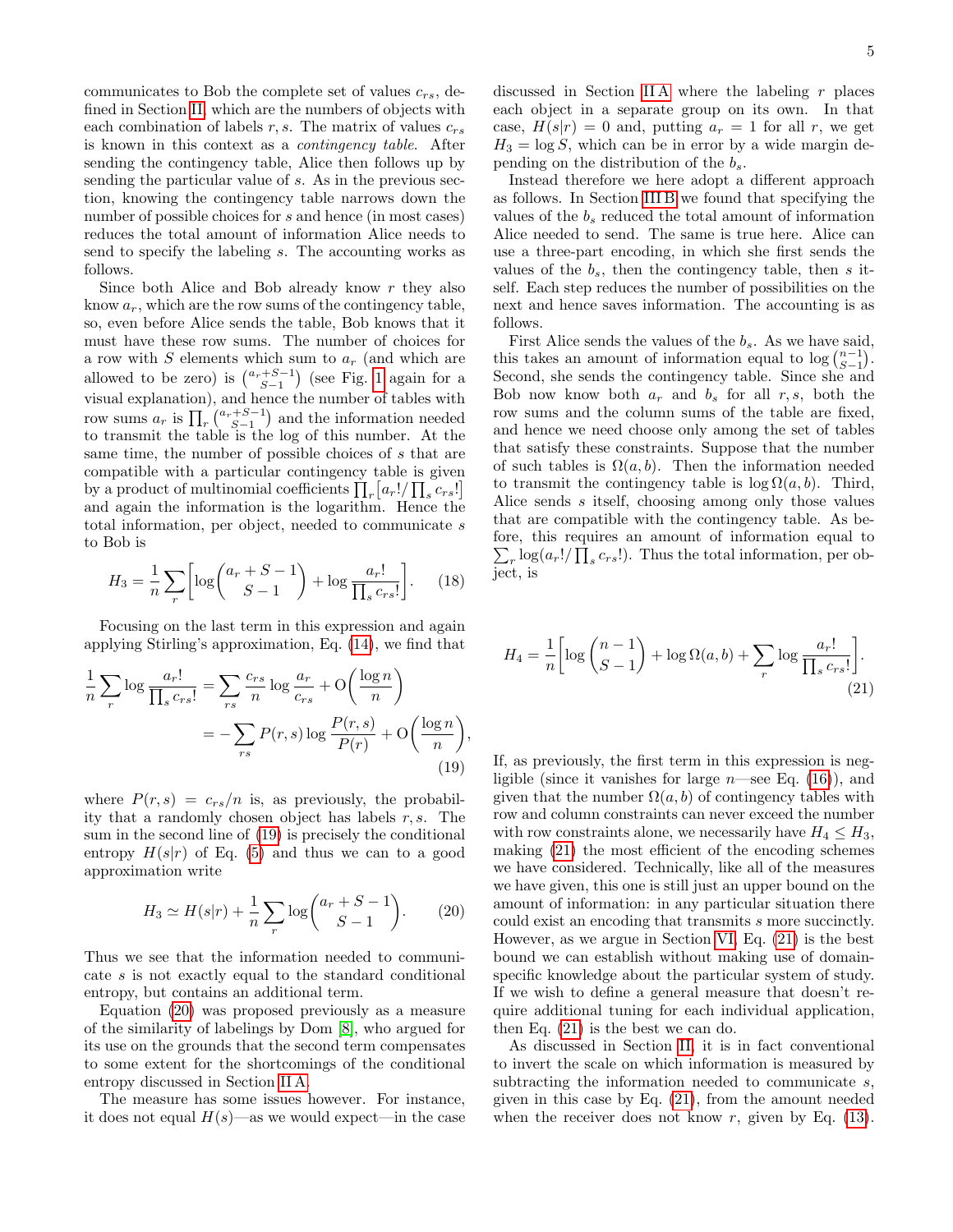This gives us a mutual-information style measure thus:

$$
M = H_2 - H_4
$$
  
=  $\frac{1}{n} \left[ \log \frac{n!}{\prod_s b_s!} - \sum_r \log \frac{a_r!}{\prod_s c_{rs}!} - \log \Omega(a, b) \right],$  (22)

which can be rearranged into the manifestly symmetric form

<span id="page-5-0"></span>
$$
M = \frac{1}{n} \left[ \log \frac{n! \prod_{rs} c_{rs}!}{\prod_{r} a_r! \prod_{s} b_s!} - \log \Omega(a, b) \right].
$$
 (23)

We will call this quantity the *reduced mutual information*. It is equal to the amount of information that Alice saves by making use of the fact that Bob already knows r. Note that the first term in [\(21\)](#page-4-2), which measures the amount of information needed to transmit the values of the  $b_s$ , has canceled out, so in fact we need not assume (as we previously did) that this term is negligible.

Applying Stirling's approximation to the first term of [\(23\)](#page-5-0), we find that

<span id="page-5-2"></span>
$$
\frac{1}{n}\log\frac{n!\prod_{rs}c_{rs}!}{\prod_{r}a_r!\prod_{s}b_s!} \simeq \sum_{rs}P(r,s)\log\frac{P(r,s)}{P(r)P(s)},\quad(24)
$$

which is the standard mutual information  $I(r; s)$  of Eq. [\(7\)](#page-1-4), so, as claimed at the start of Section [III,](#page-2-4) the reduced mutual information is, to a good approximation, equal to the standard mutual information minus the information needed to specify the contingency table  $I(r; s) - (1/n) \log \Omega(a, b)$ . If one computes only the first term in this expression, as one normally does when comparing labelings, then one is neglecting the contingency table. This is the root cause of the problem described in Section [II A.](#page-2-3) For correct answers in all cases, one should compare labelings using the full expression, Eq. [\(23\)](#page-5-0), with both terms.

The reduced mutual information will normally be positive but it is possible for it to take negative values. Referring to Eq. [\(22\)](#page-5-1), we see that this happens whenever  $H_2 < H_4$ —in other words when it is more efficient for Alice to just send s directly to Bob than to exploit correlations between  $r$  and  $s$ . This tells us that in fact there are no correlations, a least at the level where they give us useful information about the labeling, a result that could be useful in some situations. The standard mutual information, by contrast, is never negative and hence has no natural threshold value that indicates absence of correlation between two variables. The adjusted mutual information discussed in the introduction does have such a threshold, created by subtracting a small offset value from the mutual information [\[10\]](#page-10-9) but, as we argue in Section [V,](#page-7-0) Eq.  $(23)$  is more correct in most situations.

It is also possible to create a normalized version of Eq. [\(23\)](#page-5-0), akin to the normalized mutual information of Danon *et al.* [\[3\]](#page-10-2), Eq. [\(8\)](#page-2-5), by dividing by the average of the values obtained when both labelings are equal to r

and when both are equal to s. This gives a normalized information of

<span id="page-5-1"></span>
$$
M_{\text{norm}} =
$$
  
\n
$$
2 \log \frac{n! \prod_{rs} c_{rs}!}{\prod_{r} a_{r}! \prod_{s} b_{s}!} - 2 \log \Omega(a, b)
$$
  
\n
$$
\log \frac{n!}{\prod_{r} a_{r}!} + \log \frac{n!}{\prod_{s} b_{s}!} - \log \Omega(a, a) - \log \Omega(b, b)
$$
\n(25)

which is now equal to 1 when  $r$  and  $s$  are identical.

#### D. Simple examples

To illustrate the importance of the second term in [\(23\)](#page-5-0) let us revisit our two simple examples from Section [II A.](#page-2-3) In the first example, we considered a labeling  $r$  in which all objects belong to the same single group. In this case the contingency table has just one row, and  $S$  columns with entries  $n_{1s} = b_s$ . Hence all entries in the table are fixed and there is only one possible contingency table with the given row and column sums. Thus the second term in  $(23)$  is zero and M is given by the first term alone, which as we have seen is asymptotically equal to the standard mutual information. In this case, therefore, we expect the standard measure to give the correct answer of zero, as indeed we found in Section [II A—](#page-2-3)see Eq. [\(9\)](#page-2-6).

But now take our second example, in which the labeling  $r$  consists of  $n$  groups of one object each. In Section [II A](#page-2-3) we found that in this case the standard mutual information gave the wrong answer—it took on the maximal value of  $H(s)$  when common sense dictates that it should again be zero. This is precisely because we neglected the information content of the contingency table. In this case we have all  $a_r = 1$  and all  $c_{rs} = 0$  or 1, so that  $a_r! = c_{rs}! = 1$  for all r, s and the first term in [\(23\)](#page-5-0) is  $\log(n!/\prod_s b_s!)$ , which is indeed approximately equal to  $H(s)$  by Stirling's formula. The second term, however, is now large. The contingency table has  $n$  rows and S columns with a single 1 in each row and all other elements zero. The number of such contingency tables that have the appropriate column sums  $b_s$  is equal to the number of ways of placing the  $n$  objects in groups of sizes  $b_s$ , which is given by the multinomial coefficient  $n!/\prod_s b_s!$ . Hence the two terms in [\(23\)](#page-5-0) cancel exactly to give  $\overline{M} = 0$ , which is the correct answer.

The intuitive explanation for this result is that in this case the contingency table in fact tells us the complete labeling  $s$ . Given that Bob knows the unique label  $r$  for each object, then once Alice tells him which value of s each r corresponds to he can reconstruct s without any further information. Thus the contingency table contains as much information as s itself, so Alice necessarily saves no information by sending the table first: she might as well have just sent s directly.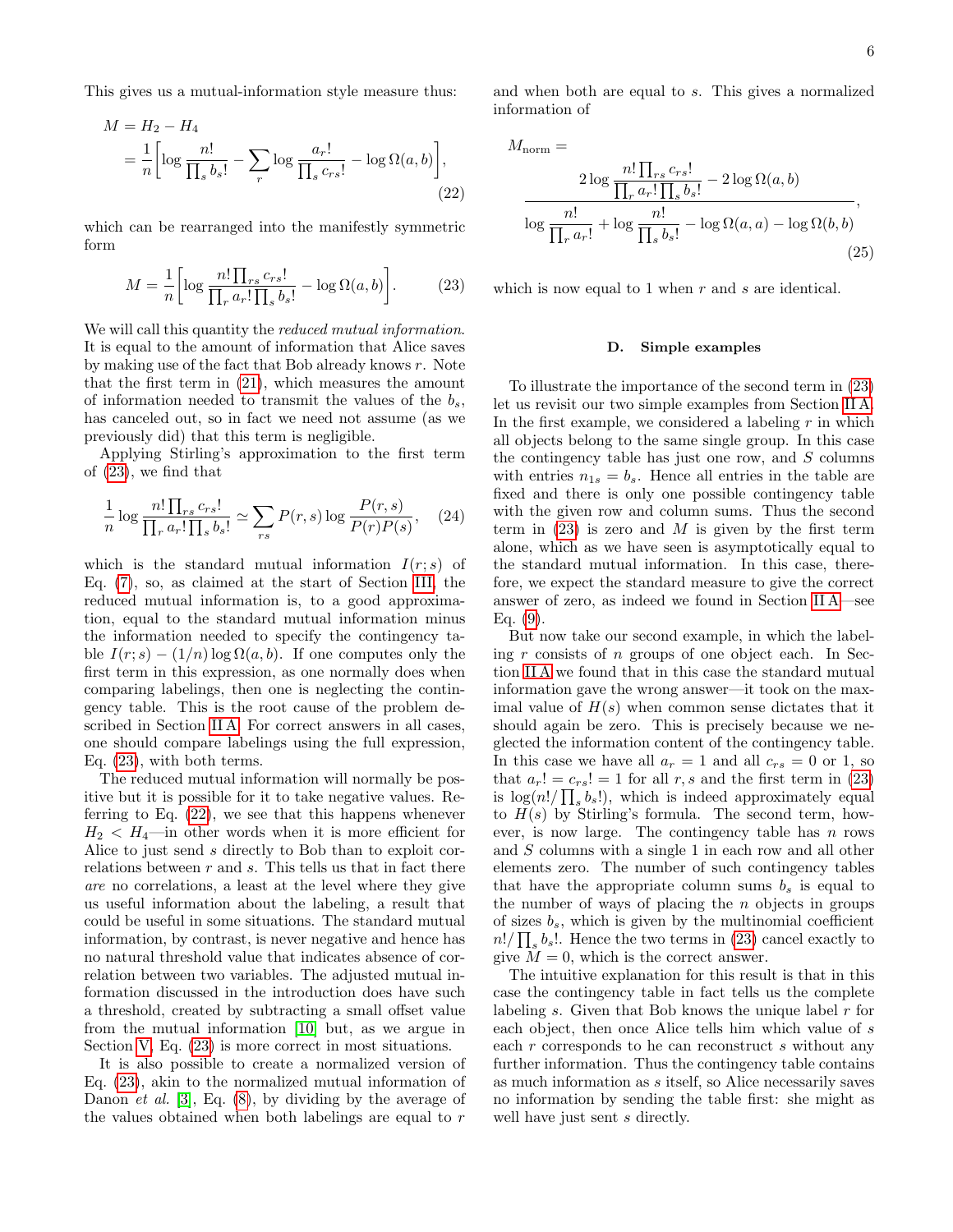### <span id="page-6-0"></span>E. Counting contingency tables

In order to compute the reduced mutual information of Eq. [\(23\)](#page-5-0) we need to know the number  $\Omega(a, b)$  of possible  $R \times S$  contingency tables with row and column sums equal to the given values of  $a_r$  and  $b_s$ . We are aware of no general closed-form expression for this number, although there are expressions for small (two- and three-row) tables [\[12\]](#page-10-11). Tables can be counted numerically, for instance by exhaustively enumerating all  $R \times S$  matrices with the desired row sums and counting how many have the desired column sums. The number of matrices with row sums  $a_r$  is  $\prod_r {\binom{a_r+S-1}{S-1}} \le {\binom{n+S-1}{S-1}}^R \le (n+S-1)^{RS}$ and hence the running time for this procedure is polynomial in  $n$ , but in practice the degree of the polynomial is so large as to make the method unworkable for all but the smallest of matrices. More sophisticated algorithms have been proposed with somewhat better running times [\[12,](#page-10-11) [13\]](#page-10-12), but they are still practical only for small cases. For larger values of  $n$ ,  $R$ , and  $S$  one can calculate approximate answers by Monte Carlo sampling [\[12,](#page-10-11) [14\]](#page-10-13), but a more convenient solution for our purposes is to make use of analytic approximations such as those given in Refs. [\[12,](#page-10-11) [15–](#page-10-14)[18\]](#page-10-15). We are particularly interested in two limits. The first is the sparse limit, typified by our example above in which each object is placed in a group on its own. In cases like this where most elements of the contingency table are zero and the elements that are nonzero are small, Békéssy et al.  $[12, 15]$  $[12, 15]$  have shown that

$$
\log \Omega(a, b) \simeq \log \frac{n!}{\prod_r a_r! \prod_s b_s!} + \frac{2}{n^2} \sum_r \binom{a_r}{2} \sum_s \binom{b_s}{2}.
$$
\n(26)

Applying Stirling's formula we then have

$$
\frac{1}{n}\log\Omega(a,b) \simeq H(s) - \frac{1}{n}\sum_{r}\log a_r! + O(1/n). \tag{27}
$$

Thus in general the contingency table requires an amount of information on the order of  $H(s)$  per object for its specification, making it essential that it be included in the calculation if we are to obtain useful results.

Substituting Eq. [\(26\)](#page-6-1) into Eq. [\(23\)](#page-5-0) we get

$$
M \simeq \frac{1}{n} \sum_{rs} \log c_{rs}! - \frac{2}{n^3} \sum_{r} {a_r \choose 2} \sum_{s} {b_s \choose 2}, \qquad (28)
$$

which can be used to calculate M in this regime.

This, however, is not the regime in which we are most commonly operating. Usually we are interested in cases where the numbers of groups  $R$  and  $S$  are substantially smaller than  $n$  and the contingency table is relatively dense, with many elements much larger than 1. In this regime we use a different approximation, a symmetrized version of a formula due to Diaconis and Efron [\[19\]](#page-10-16):

$$
\log \Omega(a, b) \simeq (R - 1)(S - 1)\log(n + \frac{1}{2}RS)
$$
  
+ 
$$
\frac{1}{2}(R + \nu - 2) \sum_{s} \log y_s + \frac{1}{2}(S + \mu - 2) \sum_{r} \log x_r
$$
  
+ 
$$
\frac{1}{2} \log \frac{\Gamma(\mu R)\Gamma(\nu S)}{[\Gamma(\nu)\Gamma(R)]^{S}[\Gamma(\mu)\Gamma(S)]^{R}},
$$
(29)

where

<span id="page-6-2"></span>
$$
w = \frac{n}{n + \frac{1}{2}RS},\tag{30}
$$

$$
x_r = \frac{1-w}{R} + \frac{wa_r}{n}, \qquad y_s = \frac{1-w}{S} + \frac{wb_s}{n}, \qquad (31)
$$

$$
\mu = \frac{R+1}{R\sum_{r} y_r^2} - \frac{1}{R}, \qquad \nu = \frac{S+1}{S\sum_{r} x_r^2} - \frac{1}{S}.
$$
 (32)

The leading term in Eq. [\(29\)](#page-6-2) is of order  $RS \log n$  and hence

$$
\frac{1}{n}\log\Omega(a,b) = \mathcal{O}\left(\frac{RS\log n}{n}\right). \tag{33}
$$

If R and S are asymptotically constant as n becomes large this expression is of the same order of magnitude as terms neglected in the conventional definition of the mutual information, Eq. [\(19\)](#page-4-0), and therefore can itself be neglected for large enough  $n$ . This is why the traditional mutual information works well in some circumstances, but there are also common situations in which these conditions do not apply. First, either or both of the number of groups  $R$  and  $S$  may increase with  $n$ . For instance, in community structure problems in networks it is reasonable to suppose that R and/or S would grow: the number of groups of friends in the world, for instance, probably grows with world population. In this case [\(29\)](#page-6-2) cannot be neglected for large  $n$ . Indeed if  $R$  and  $S$  are cannot be neglected for large *n*. Indeed if *n* and *5* are<br>of order  $\sqrt{n}$  or larger, which they often are, then [\(29\)](#page-6-2) cannot be neglected under any circumstances.

<span id="page-6-1"></span>Second, in practice  $n$  is not infinite and in many cases it is not even particularly large: values of a few dozen to a few hundred are common in practical classification problems. In this regime [\(29\)](#page-6-2) may well be comparable with the standard mutual information and again must be included to get accurate results.

## IV. EXAMPLE APPLICATIONS

As a simple example of the use of our measure, consider Fig. [2,](#page-7-1) which depicts community structure in a well-known test network, the "karate club" network of Zachary [\[20\]](#page-10-17). This network, which depicts friendships among a group of university students, is widely agreed to divide into two communities, represented by the shaded areas in the figure. Panels (a) and (b) in the figure show two different possible divisions of the network found using popular community detection methods, the first by a statistical inference technique [\[21\]](#page-10-18) and the second by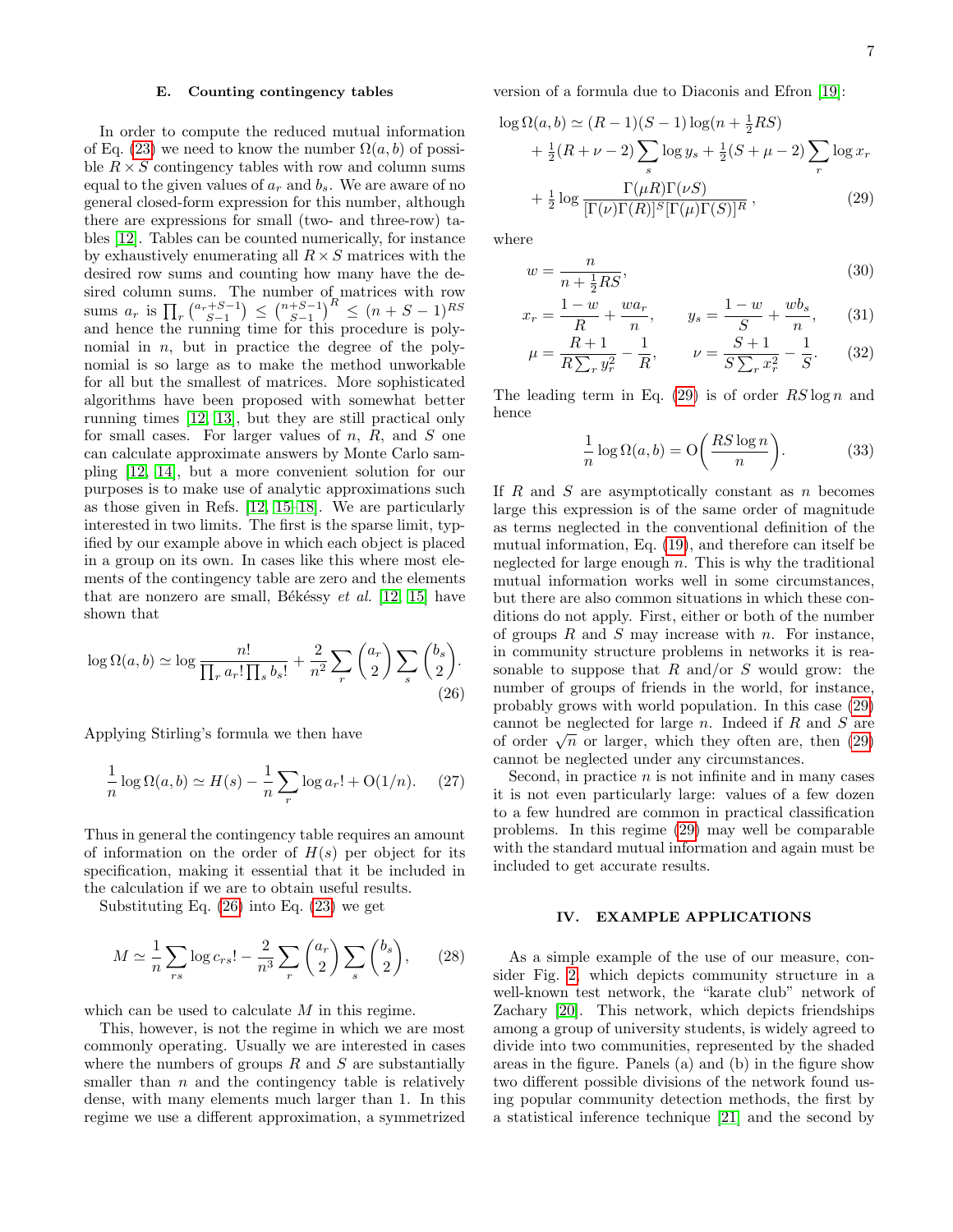

<span id="page-7-1"></span>FIG. 2: Two divisions into communities of the "karate club" network of Zachary [\[20\]](#page-10-17). (a) Division found by statistical inference, maximizing the profile likelihood for the degree-corrected stochastic block model [\[21\]](#page-10-18). (b) Division found by maximizing modularity [\[22\]](#page-11-0). The accepted ground-truth division is indicated by the shaded regions. According to the standard mutual information, division (b) has the stronger similarity to the ground truth, but division (a) is more similar according to the reduced mutual information of Eq. [\(23\)](#page-5-0).

the method of maximum modularity [\[22\]](#page-11-0). The two divisions are quite different. The first is closely similar to the accepted ground truth, but differs from it for one node in the center of the figure. The second, by contrast, divides the network into four smaller communities, which arguably align quite well with the ground truth, although again one node is clearly wrong. Which of these two divisions is more similar to the ground truth? Most observers would probably say the two-group division on the left. Both get a single node wrong, but the two-group division is closer in overall form to the ground truth.

Traditional mutual information, however, says the reverse. Mutual information scores are 0.788 bits per node for the two-group division and 0.807 for the four-group division, indicating that the four-group division is slightly superior. If, however, one includes the information in the contingency table the outcome is reversed. For this small example we have no need of the approximation in Eq. [\(29\)](#page-6-2) to calculate the number of contingency tables the tables can be counted by exhaustive enumeration and we find that  $\Omega(a, b) = 16$  in the first case and 428 in the second. Substituting these figures into Eq. [\(23\)](#page-5-0) we find a reduced mutual information of 0.670 bits per node for the two-group division and 0.550 for the four-group one, making the two-group division now the favored choice.

A more complex example is depicted in Fig. [3,](#page-8-0) which shows results for a widely studied data set from the machine learning literature representing 178 different wines, each produced in the same region of Italy and each made from one of three different grapes [\[23\]](#page-11-1). Chemical and photometric analysis of the wines produces 13 different measurements for each one, for attributes such as alcohol content, flavinoids, and color intensity. One of these attributes we discard based on standard feature selection criteria [\[24\]](#page-11-2). The remaining 12 can be used to place each wine at a point in a 12-dimensional data space, and previous studies have shown that it is possible, by clustering these points, to infer at least approximately which wine was made from which grape. Figure [3](#page-8-0) shows the results of clustering using what is perhaps the simplest of methods, the k-means algorithm. Panels (a) and (b) show two such clusterings, one into three groups (which is the "correct" number according to the ground truth) and the other into six. In both panels the calculated clustering is indicated by the colors of the data points while their shapes indicate the ground truth, and most observers would probably say that the division into three groups in panel (a) is closer to the ground truth—remarkably it classifies all but five of the wines correctly.

Once again, however, traditional mutual information reaches the opposite conclusion, saying that the division into six groups is better: the three-group division has a mutual information of 1.380 bits per data point, while the six-group one has a slightly better score of 1.409. If one includes the correction due to the information content of the contingency table, however, the results are reversed. In this case it is impractical to count the number of contingency tables exhaustively: for the six-group division there are estimated to be over  $10^{11}$  tables. Instead, therefore, we make use of the approximate formula in Eq. [\(29\)](#page-6-2). Combining this formula with Eq. [\(23\)](#page-5-0) we find a reduced mutual information of 1.266 bits per data point for the three-group division and a lower 1.202 for the six-group one, so that the three-group division is now favored. Figure [3c](#page-8-0) shows results for both the standard and reduced mutual information for k-means clusterings of the data points into 2, 3, 4, 5 and 6 groups. As the figure shows, the standard measure increases with the number of groups while the modified measure peaks at the correct value of three then falls off.

## <span id="page-7-0"></span>V. COMPARISON WITH OTHER MEASURES

As discussed in the introduction, the measure we give for comparing clusterings is not the only one proposed for this task. In this section we review some of the previously proposed measures and their relationship to our reduced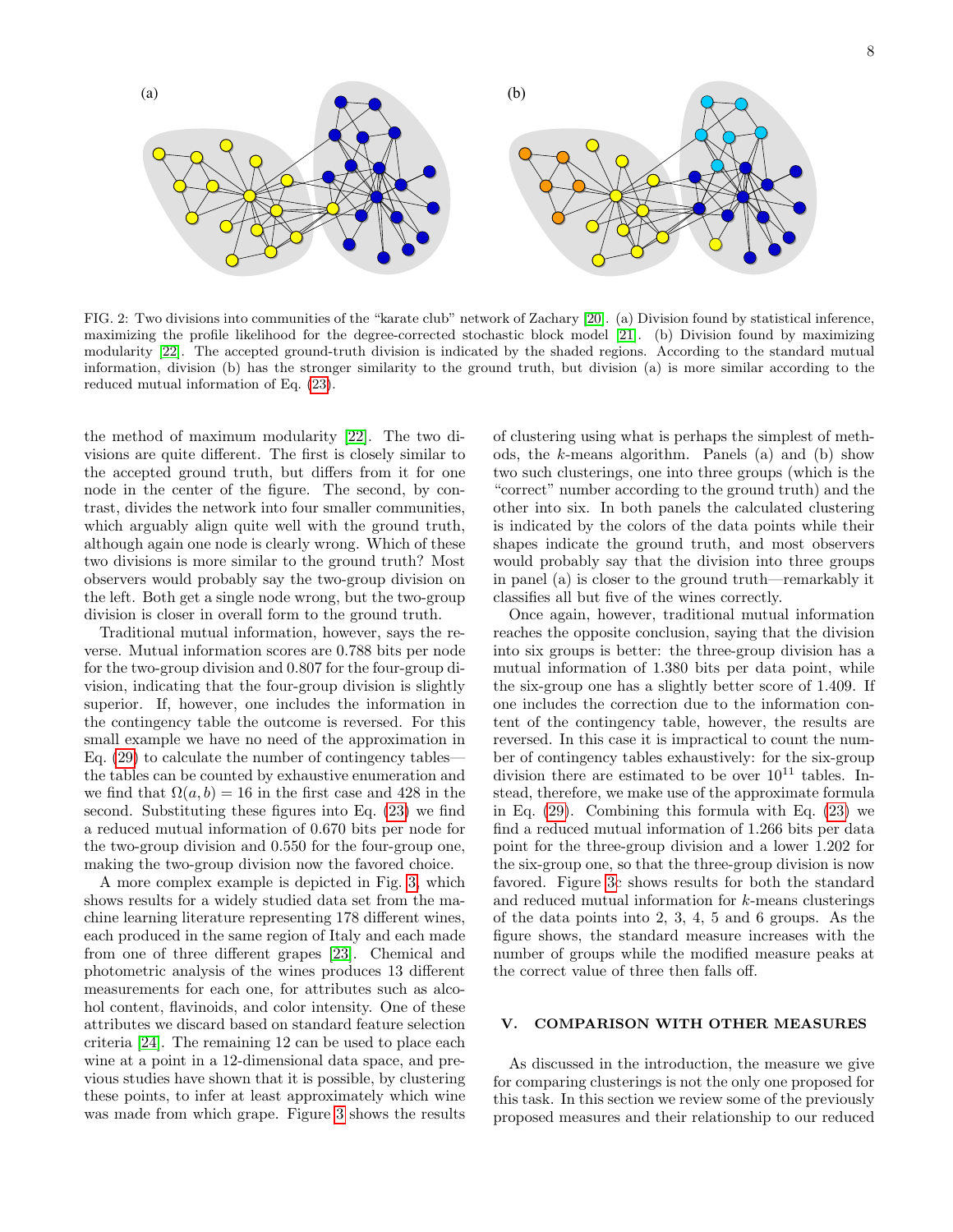

<span id="page-8-0"></span>FIG. 3: Clustering analysis of the wine data set described in the text [\[23\]](#page-11-1), which represents 12 measured attributes of 178 different Italian wines. (a) A three-group clustering of the data found using  $k$ -means applied to a normalized version of the data. The data points are projected onto the data set's two most significant principal components, with colors representing the calculated clustering and shapes representing the ground truth. (b) A six-group clustering of the same data, again computed using k-means. (c) The standard mutual information and the reduced mutual information of Eq.  $(23)$  for divisions into 2, 3, 4, 5, and 6 groups using k-means. While the standard measure increases with increasing number of groups, the modified measure peaks at the correct ground-truth value of three.

mutual information.

In addition to the standard mutual information, whose disadvantages we have already discussed in depth, the measures that are most directly related to ours are the measure proposed by Dom in [\[8\]](#page-10-8), the adjusted mutual information proposed by Vinh et al. [\[10\]](#page-10-9), and the variation of information proposed by Meila<sup>[6]</sup>. Let us consider each of these in turn.

The measure proposed by Dom [\[8\]](#page-10-8) is equal to our measure  $H_3$ , Eq. [\(18\)](#page-4-3), when the conditional entropy term is approximated using Stirling's formula as in Eq. [\(20\)](#page-4-1). This measure does compensate to some extent for the shortcomings of the standard conditional entropy but, as discussed Section [III C,](#page-3-0) it also has some undesirable features. For instance, it does not take the expected value of  $H(s)$  when labeling r places every node in a separate group of size one, and it is moreover normally larger than our measure  $H_4$  and hence necessarily a poorer approximation to the amount of information needed to specify s—both measures by definition give upper bounds on the information, but  $H_4$  gives a lower, and hence better, bound. In that the stated goal of both measures is to calculate the information, it is therefore normally better to use  $H_4$  or, equivalently, the reduced mutual information M.

A more subtle case is presented by the adjusted mutual information [\[10\]](#page-10-9) (and variants such as the relative mutual information of Zhang [\[25\]](#page-11-3)). Like our measure, the adjusted mutual information subtracts a correction term from the standard mutual information  $I(r; s)$ . For the adjusted mutual information this term is equal to the average of  $I(r; s)$  over all possible choices of the labels s. It is helpful in comparing this measure to our own to reexpress this adjustment in terms of counts of contingency tables as follows.

As Vinh *et al.* point out, if all labelings s are equally likely then all contingency tables are not. For a given labeling  $r$ , the same table can be generated by many different choices of s. As discussed in Section [III C,](#page-3-0) the number of labelings s that correspond to a particular contingency table is  $\prod_r a_r!/\prod_{rs} c_{rs}!$ , so if all s are equally likely then the probability  $\ddot{Q}_T$  of finding a particular table  $T$  is equal to this number divided by the total number of labelings s, which is  $n!/\prod_s b_s!$ . Thus,

<span id="page-8-1"></span>
$$
Q_T = \frac{\prod_r a_r! / \prod_{rs} c_{rs}!}{n! / \prod_s b_s!} = \frac{\prod_r a_r! \prod_s b_s!}{n! \prod_{rs} c_{rs}!}.
$$
 (34)

This probability distribution over contingency tables is known as the multivariate hypergeometric distribution.

Given this distribution, information theory tells us that the amount of information needed to transmit a particular table T is

$$
-\log Q_T = \log \frac{n! \prod_{rs} c_{rs}!}{\prod_{r} a_r! \prod_{s} b_s!} \simeq nI(r;s),\tag{35}
$$

where we have used Eq. [\(24\)](#page-5-2). Averaging over all tables T, we then find that the average information per object needed to transmit the contingency table is

<span id="page-8-2"></span>
$$
-\frac{1}{n}\sum_{T} Q_{T} \log Q_{T} = \langle I(r;s) \rangle, \tag{36}
$$

where  $\langle \ldots \rangle$  denotes the average over the hypergeometric distribution. This is precisely the average mutual information that Vinh *et al.* subtract in order to create their adjusted mutual information.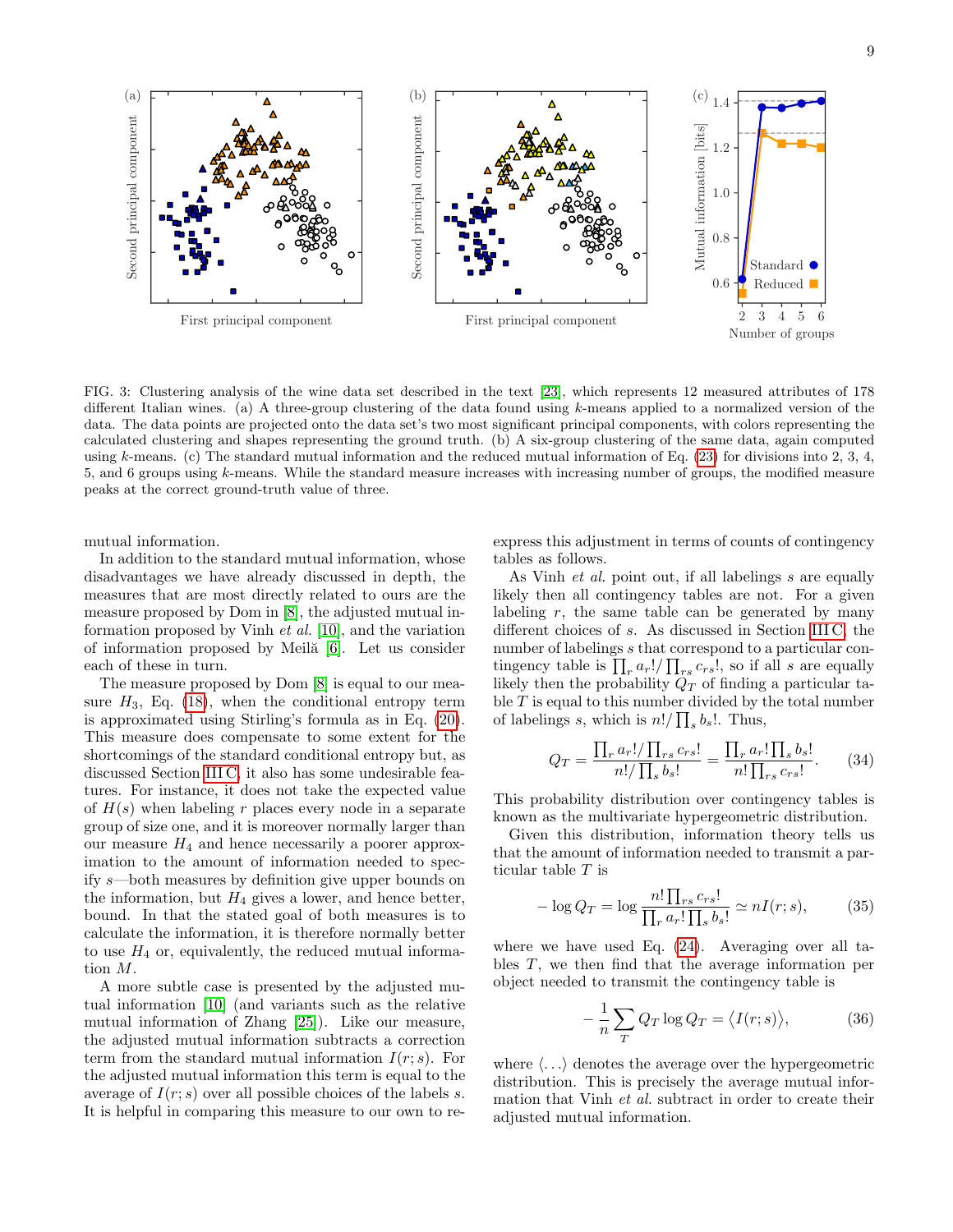In other words, though this is not how it was originally motivated, the adjusted mutual information can be interpreted in a manner analogous to our own measure, as the standard mutual information minus the amount of information needed to specify the contingency table. The crucial difference, however, is that in calculating the correction Vinh *et al.* assume that all *labelings s* are equally likely. This contrasts with our own measure, Eq. [\(23\)](#page-5-0), which assumes that all *contingency tables* are equally likely.

We argue that the latter is more correct in the sense of giving a more accurate estimate of the information needed to transmit s in realistic situations. The probability distribution  $Q_T$  over contingency tables in Eq. [\(34\)](#page-8-1) is strongly non-uniform, which has a large effect on the information calculated in Eq. [\(36\)](#page-8-2), but it is non-uniform in an unrealistic way. If we assume that all labelings s are equally likely then we expect the elements of the rows of the contingency table to be roughly equal: there are vastly more choices of s that give roughly equal elements than significantly unequal ones, and hence  $Q_T$  is weighted heavily in favor of such tables. But if the elements of the table are equal then  $r$  and  $s$  are uncorrelated, which defeats the point of calculating the mutual information in the first place. We are, by definition, interested in mutual information measures in situations where  $r$  and  $s$ are correlated a substantial fraction of the time. And if they are correlated then the table will have significantly unequal elements and Eq. [\(36\)](#page-8-2) will be a poor estimate of the amount of information needed to transmit it. Indeed in some situations one can show that Eq. [\(36\)](#page-8-2) is off by a factor as large as  $O(n/\log n)$ , making it very inaccurate indeed. Our own measure, by contrast, assumes a uniform distribution over contingency tables, making it unbiased with respect to the form of the table. On a purely practical level, the adjusted mutual information is also quite time-consuming to calculate, whereas our own measure can be calculated in time  $O(RS)$  when the contingency table is known or  $O(n)$  when it is not, which is the same time complexity as the standard mutual information.

Third, let us consider the variation of information [\[6\]](#page-10-5), which is a somewhat different animal. It is defined as

Variation of information = 
$$
H(s|r) + H(r|s)
$$
. (37)

Unlike the mutual information (and similar measures) the variation of information is a dissimilarity measure, taking larger values for unlike labelings. The variation of information is satisfactory in that it does not suffer from the failings of the simple mutual information. When labeling r places every object in a group of its own, for instance, it gives an answer that diverges as  $n$  becomes large. Arguably this is not exactly the answer we are looking for, but it is definitely nonzero, indicating that the two labelings are very different from one another. Moreover the variation of information has a number of attractive formal properties. In particular, unlike any of the other measures we have considered (including our

own), it is a true metric distance measure: it is symmetric, non-negative, and satisfies the triangle inequality (meaning that the distance, in terms of variation of information, from  $r$  to  $t$  is never greater than the sum of the distance from  $r$  to  $s$  and from  $s$  to  $t$ ). This means one can unambiguously say when one pair of labelings are closer together than another and hence define a topology on the space of all labelings.

The main disadvantage of the variation of information is that it does not have a simple interpretation in terms of information content. It is not, for example, equal to the information needed to transmit the unknown labeling s under any encoding we are aware of. Instead it is equal to the information needed to transmit  $s$  given  $r$ plus the information needed to transmit  $r$  given  $s$ , not including the information needed to send the contingency table. This makes it a less natural choice for the type of applications we are considering.

### <span id="page-9-0"></span>VI. CONCLUSIONS

Mutual information is widely used as a quantitative measure for comparing competing labelings or divisions of a set of objects, such as arise in classification problems in machine learning or community detection problems in network science. In this paper we have argued, however, that the standard mutual information is not always adequate for this purpose, giving incorrect answers sometimes maximally incorrect—particularly when the labelings have different numbers groups. We have shown how this shortcoming can be rectified by the inclusion of an additional term in the mutual information equal to minus the logarithm of the number of contingency tables compatible with the sizes of the groups. We have given two example applications of our proposed measure, showing how the inclusion of the additional term can make not only quantitative but also qualitative differences to the outcomes of real-world calculations. We have also given a detailed comparison of our measure to other variants of the mutual information and argued that in practical situations it better captures the similarity of pairs of labelings than its competitors.

In closing, let us consider whether it would be possible to further improve our measure beyond what is described here. As we have said, all measures of the information needed to describe a labeling are actually upper bounds on the true information. In any individual case it may be possible that a labeling has some special form or structure that makes it possible to communicate it more succinctly. If one could calculate the true minimum amount of information needed to transmit a labeling in all cases then by definition this would give a better measure than any of those discussed in this paper.

There are, however, a number of reasons why this point of view is not a helpful one. First, calculating the true minimum information is normally impossible. It would be equivalent to calculating of the so-called Kolmogorov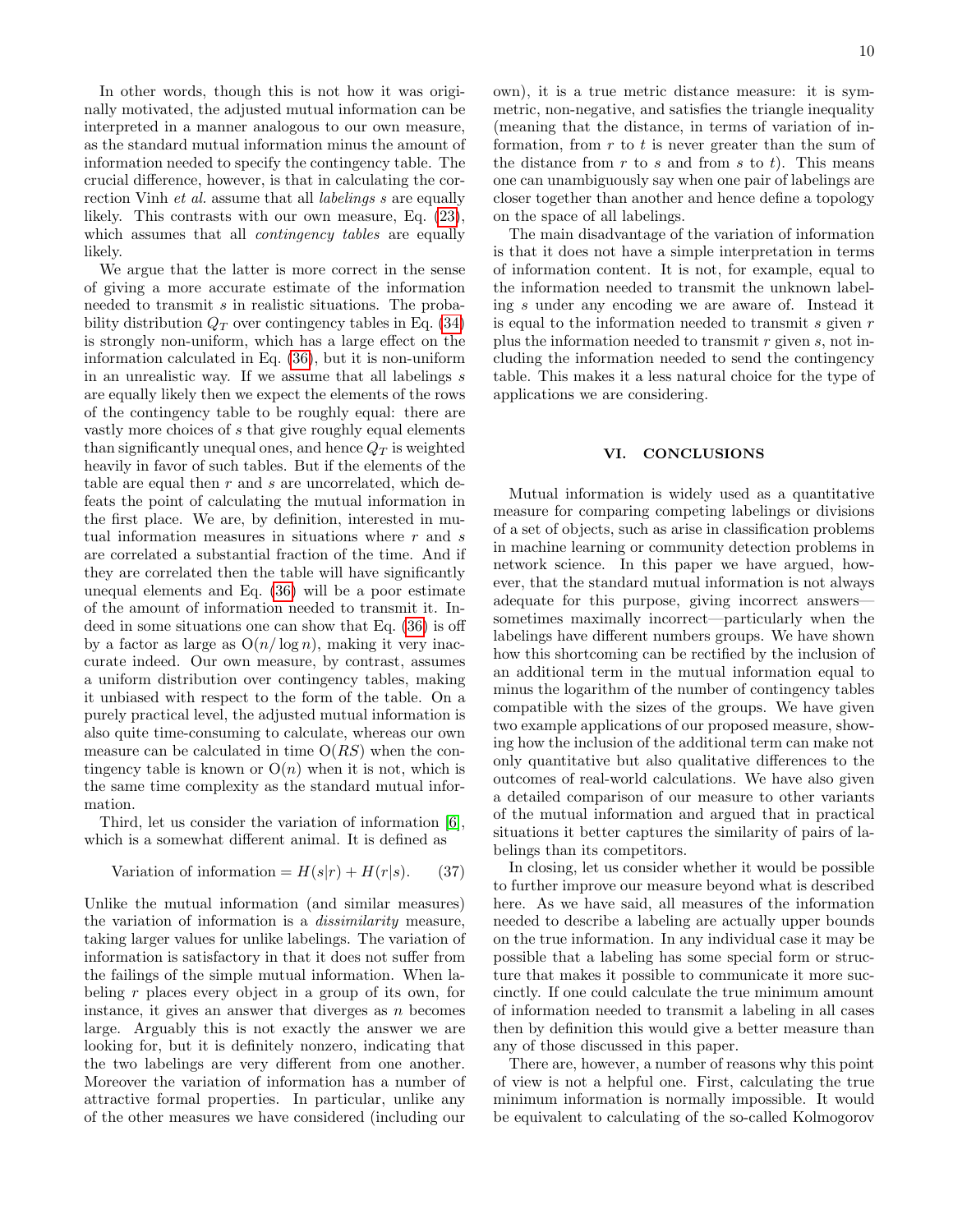complexity [\[26\]](#page-11-4), whose computation is provably impossible in general. Second, a measure such as our reduced mutual information, Eq. [\(23\)](#page-5-0), has the desirable feature of expressing the information as a correction to the conventional mutual information. In effect, it decomposes the information into the standard message that one would send under traditional information theory plus an additional term that has previously been neglected. Thus it gives us not only a better measure of similarity but it tells us in a straightforward manner how that measure is related to others that we are familiar with.

Even if we focus on measures with this latter property, however, and if we abandon the hope of finding the true minimum information, it is still possible that we could find a better bound. Given that we are fixing the mutual information term, such an improvement would have to come from finding a more efficient scheme for transmitting the contingency table (or some equivalent object). As discussed in Section [V,](#page-7-0) we have assumed that all contingency tables are equally likely, which by definition maximizes the information needed to send them. If, in fact, some tables are more likely than others, then we can in principle use that fact to improve our encoding

- <span id="page-10-0"></span>[1] T. M. Cover and J. A. Thomas, Elements of Information Theory. John Wiley, New York (1991).
- <span id="page-10-1"></span>[2] J. Wilms, M. Troyer, and F. Verstraete, Mutual information in classical spin models. J. Stat. Mech. 10, P10011 (2011).
- <span id="page-10-2"></span>[3] L. Danon, J. Duch, A. Diaz-Guilera, and A. Arenas, Comparing community structure identification. J. Stat. Mech. 2005, P09008 (2005).
- <span id="page-10-3"></span>[4] S. Fortunato, Community detection in graphs. Phys. Rep. 486, 75–174 (2010).
- <span id="page-10-4"></span>[5] C. C. Aggarwal and C. K. Reddy (eds.), *Data Clustering:* Algorithms and Applications. CRC Press, Boca Raton, FL (2014).
- <span id="page-10-5"></span>[6] M. Meilă, Comparing clusterings: An information based distance. Journal of Multivariate Analysis 98, 873–895 (2007).
- <span id="page-10-7"></span>[7] A. Rosenberg and J. Hirschberg, V-measure: A conditiona entropy-based external cluster evaluation measure. In Proceedings of the 2007 Joint Conference on Empirical Methods in Natural Language Processing and Computational Natural Language Learning, pp. 410–420, Association of Computational Linguistics, Stroudsburg, PA (2007).
- <span id="page-10-8"></span>[8] B. E. Dom, An information-theoretic external clustervalidity measure. In A. Darwiche and N. Friedman (eds.), Proceedings of the 18th Conference on Uncertainty in Artificial Intelligence, pp. 137–145, Morgan Kaufmann, San Francisco, CA (2002).
- <span id="page-10-6"></span>[9] E. Amigó, J. Gonzalo, J. Artiles, and F. Verdejo, A comparison of extrinsic clustering evaluation metrics based on formal constraints. Information Retrieval 12, 461–486 (2009).
- <span id="page-10-9"></span>[10] N. X. Vinh, J. Epps, and J. Bailey, Information theoretic measures for clusterings comparison: Variants, proper-

and transmit the table more succinctly. The adjusted mutual information, discussed in Section [V,](#page-7-0) offers one way of doing this, but the particular probability distribution over tables that it employs is, we have argued, incorrect. If we could, however, accurately characterize the true distribution of tables in any particular system, then we could in principle find a better encoding for labelings. This means, unfortunately, that any improved information measure would have to make use of domain-specific knowledge about the particular application of interest. In the absence of any such knowledge, the uniform distribution over contingency tables gives the only bound on the information that is correct in all cases and hence we argue that the measure proposed in this paper is the natural choice for classification tasks.

#### Acknowledgments

This work was funded in part by the US National Science Foundation under grant DMS–1710848 (MEJN) and by the James S. McDonnell Foundation (JGY).

ties, normalization and correction for chance. Journal of Machine Learning Research 11, 2837–2854 (2010).

- <span id="page-10-10"></span>[11] A. F. McDaid, D. Greene, and N. Hurley, Normalized mutual information to evaluate overlapping community finding algorithms. Preprint [arXiv:1110.2515](http://arxiv.org/abs/1110.2515) (2011).
- <span id="page-10-11"></span>[12] P. Diaconis and A. Gangolli, Rectangular arrays with fixed margins. In D. Aldous, P. Diaconis, J. Spencer, and J. M. Steele (eds.), Discrete Probability and Algorithms, pp. 15–41, Springer, New York (1995).
- <span id="page-10-12"></span>[13] F. Greselin, Counting and enumerating frequency tables with given margins. Statistica & Applicazioni 1, 87-104 (2003).
- <span id="page-10-13"></span>[14] M. Jerrum, L. Valiant, and V. Vazirani, Random generation of combinatorial structures from a uniform distribution. Theoretical Computer Science 43, 169-180 (1986).
- <span id="page-10-14"></span>[15] A. Békéssy, P. Békéssy, and J. Komlos, Asymptotic enumeration of regular matrices. Stud. Sci. Math. Hungar. 7, 343–353 (1972).
- [16] E. A. Bender, The asymptotic number of non-negative integer matrices with given row and column sums. Discrete Mathematics 10, 217–223 (1974).
- [17] E. R. Canfield and B. D. McKay, Asymptotic enumeration of integer matrices with constant row and column sums. Preprint [arxiv:math/0703600](http://arxiv.org/abs/math/0703600) (2007).
- <span id="page-10-15"></span>[18] A. Barvinok, Matrices with prescribed row and column sums. Linear Algebra and Its Applications 436, 820–844 (2012).
- <span id="page-10-16"></span>[19] P. Diaconis and B. Efron, Testing for independence in a two-way table: New interpretations of the chi-square statistic. Annals of Statistics 13, 845–874 (1985).
- <span id="page-10-17"></span>[20] W. W. Zachary, An information flow model for conflict and fission in small groups. Journal of Anthropological Research 33, 452–473 (1977).
- <span id="page-10-18"></span>[21] B. Karrer and M. E. J. Newman, Stochastic blockmodels